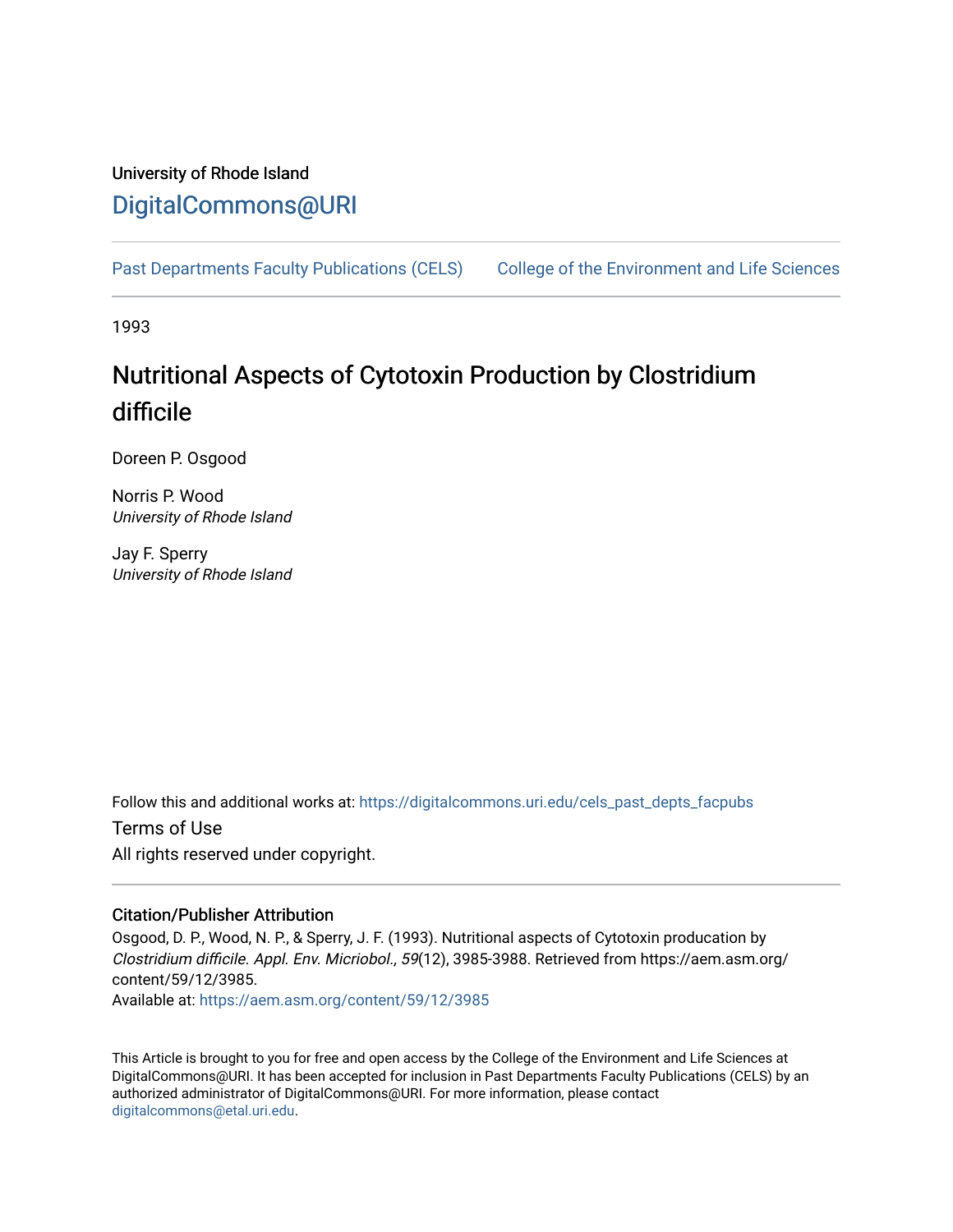## Nutritional Aspects of Cytotoxin Production by Clostridium difficile

DOREEN P. OSGOOD, NORRIS P. WOOD, AND JAY F. SPERRY\*

Department of Microbiology, University of Rhode Island, Kingston, Rhode Island 02881

Received <sup>5</sup> May 1993/Accepted 20 September 1993

Arginine was the only amino acid used by Clostridium difficile that permitted cytotoxin synthesis in a peptone-based medium. Synthesis of cytotoxin was delayed when glucose was used as the substrate. Addition of rifampin or puromycin to cultures prior to release of cytotoxin inhibited the release of cytotoxin, suggesting that a protein essential for cytotoxin release is synthesized after cytotoxin is synthesized.

Clostridium difficile is the major causative agent of pseudomembranous colitis in humans and in animals (4, 11, 19). C. difficile and the diseases that it causes are associated with oral antibiotic, especially clindamycin, therapy for treating anaerobic bacterial diseases (1, 3, 10). The pathology includes diarrhea and severe inflammation of the colonic mucosa with elaboration of pseudomembranes (11). Pseudomembranous colitis may result from nosocomial infections after the organism is released into the environment and spread through hospital personnel and facilities (19). The production of two toxins by C. difficile was reported in 1981 (4, 17, 18). Toxin A, an enterotoxin, is primarily responsible for the symptoms associated with pseudomembranous colitis, including extensive tissue damage and fluid response. Toxin B is responsible for the potent cytotoxic effect; this toxin has a molecular weight of 269,696, as determined from the nucleotide sequence  $(2)$ , and it is usually detected by the tissue culture assay (5, 6).

Toxin production depends on the bacterial strain used and on the growth medium used (7, 12-14). Most cell-associated toxin B is found during the exponential phase of growth; the extracellular levels increase from 36 to 72 h (9). However, in one previous study workers observed a decline in cellassociated toxin B content during the exponential phase (14), and in another study workers found the maximum amount of free toxin between 24 and 48 h after inoculation (3). During a study of the regulation of cytotoxin synthesis, we found that initiation of cytotoxin synthesis and the time of cytotoxin release differed when C. difficile was cultured in Trypticase-yeast extract (TY) medium containing arginine or glucose as <sup>a</sup> substrate. When arginine and glucose were used, the highest titer of toxin observed  $(10^6$  at 72 h) was obtained. Addition of rifampin or puromycin prior to toxin release inhibited cytotoxin release.

#### MATERIALS AND METHODS

Bacterial strain. C. difficile VPI 10463  $(Tox^+)$  was obtained from the culture collection of the Department of Anaerobic Microbiology, Virginia Polytechnic Institute and State University, Blacksburg.

Turbidity and pH measurements. Stock cultures were grown in chopped meat medium (Difco) and were used to inoculate medium containing Trypticase (BBL) and yeast extract (Scott Laboratories) (8) with or without added substrate. Trypticase-vitamin (TV) medium containing a vitamin

solution in place of yeast extract (8) was also used. The cultures were grown to the early stationary phase and were used to inoculate the same types of media. Before and after incubation, the pH of each medium was measured with <sup>a</sup> Coming model <sup>7</sup> pH meter. Optical density was measured at <sup>540</sup> nm with <sup>a</sup> Bausch & Lomb Spectronic <sup>20</sup> spectrophotometer.

Glucose and arginine determinations. Arginine (15) and glucose (16) assays were performed by using aliquots of culture supernatants (centrifuged at  $12,000 \times g$  for 20 min at 4°C) to determine residual levels of these substrates.

Toxin preparation. Cultures were centrifuged at  $12,000 \times$ g for <sup>20</sup> min. Free cytotoxin was collected by passing the supernatants through a 25-mm membrane filter (pore diameter, 0.45 µm; type HAWP cellulose mixed esters; Millipore). Cell-associated cytotoxin was prepared by resuspending cell pellets in 0.05 M Tris-HCl buffer (pH 7), and the cells were broken by two passages through a French pressure cell at  $15,000$  lb/in<sup>2</sup>. The crude cell extract was centrifuged at 12,000  $\times$  g for 20 min, and the supernatant was passed through a 25-mm membrane filter (pore diameter,  $0.\overline{45}$   $\mu$ m; type HAWP; Millipore).

Cytotoxicity assay. Chinese hamster lung cells (cell line CHL V79) were diluted to <sup>a</sup> concentration of approximately  $2.5 \times 10^4$  cells per ml in HAM F12 medium containing L-glutamine (GIBCO Laboratories) and 10% fetal calf serum (Sigma Chemical Co.). The diluted cells were added to the wells of 24-well tissue culture plates (1 ml per well), and the plates were incubated for 24 h at 37 $\degree$ C in a CO<sub>2</sub> incubator. Tenfold serial dilutions (0.1 ml per well) of the toxin samples were added to the cell monolayers. The plates were incubated for an additional 24 h and then examined for cell rounding. The toxin titer was the reciprocal of the dilution that resulted in 50% cell rounding (17).

Protein and RNA synthesis inhibitors. Rifampin (dissolved in dimethyl sulfoxide) and puromycin dihydrochloride (dissolved in sterile water) were added to produce final concentrations of 10 and 150  $\mu$ g/ml, respectively, in cultures at various times during growth to determine their effects on the cytotoxin titer. Rifampin and puromycin were purchased from U.S. Biochemicals, Cleveland, Ohio.

#### RESULTS AND DISCUSSION

Previously, we observed repression of cytotoxin synthesis by elevated levels (>0.2%) of glucose in the medium (13). To alleviate this effect, we grew  $C$ . difficile in  $TY$  medium containing individual amino acids as energy sources. Table <sup>1</sup>

<sup>\*</sup> Corresponding author.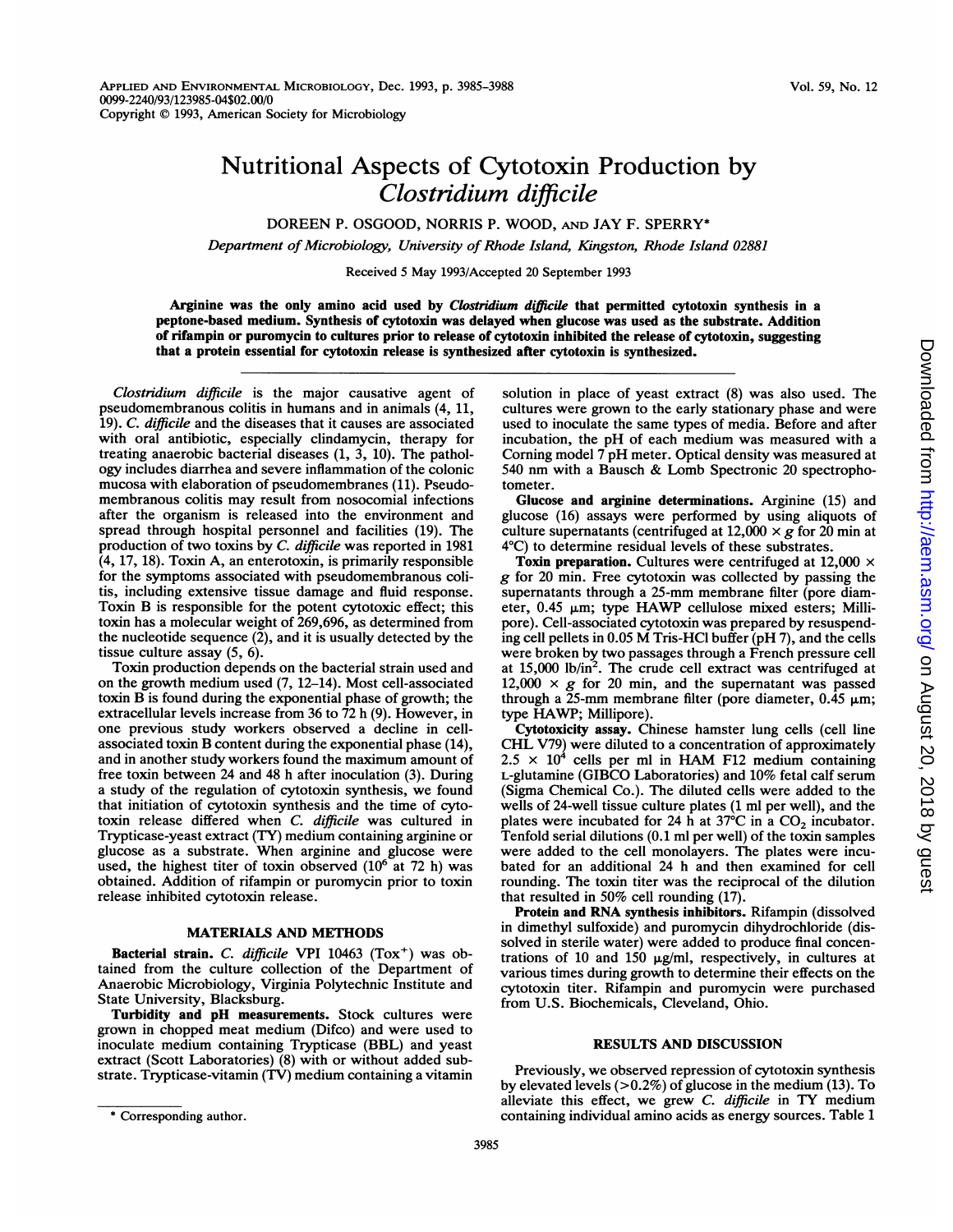TABLE 1. Effects of yeast extract and amino acids on growth of and cytotoxin production by C. difficile VPI 10463

| Medium | Substrate                  | Optical density<br>at 540 nm | Cytotoxin titer<br>at 72 h <sup>a</sup> |
|--------|----------------------------|------------------------------|-----------------------------------------|
| TY     | Alanine $(50 \text{ mM})$  | $1.2\,$                      | $ND^b$                                  |
|        | Isoleucine (50 mM)         | 0.76 <sup>c</sup>            | ND                                      |
|        | Leucine $(50 \text{ mM})$  | 0.76 <sup>c</sup>            | ND                                      |
|        | Serine (50 mM)             | 1.1                          | ND                                      |
|        | Threonine (50 mM)          | 0.97                         | <b>ND</b>                               |
|        | Valine (50 mM)             | 0.64 <sup>c</sup>            | ND                                      |
|        | None                       | 0.85                         | 10 <sup>3</sup>                         |
|        | Arginine $(50 \text{ mM})$ | 1.5                          | 10 <sup>6</sup>                         |
|        | Glucose $(0.2\%)$          | 1.5                          | 10 <sup>4</sup>                         |
|        | Glucose $(1%)$             | 1.5                          | 10 <sup>6</sup>                         |
| TV     | None                       | 0.46                         | ND                                      |
|        | Alanine (50 mM)            | 0.29                         | ND                                      |
|        | Arginine $(50 \text{ mM})$ | 0.87                         | 10 <sup>4</sup>                         |
|        | Serine (50 mM)             | 0.47                         | ND                                      |
|        | Threonine (50 mM)          | 0.73                         | ND                                      |
|        | Glucose $(1%)$             | 0.56                         | ND                                      |

Titer resulting in rounding of 50% of hamster CHL V79 cells.

 $<sup>b</sup>$  ND, no cytotoxic activity detected.</sup>

 $c$  Growth and cytotoxin production were inhibited.

shows the effects of different substrates on growth of and cytotoxin titers produced by C. difficile grown in TY media and TV media. No cytotoxin was detected in the supernatants of cultures containing substrate levels (50 mM) of the amino acids alanine, serine, leucine, isoleucine, threonine, and valine. Only addition of substrate levels of arginine resulted in any significant cytotoxin titer. A cytotoxin titer of  $10<sup>3</sup>$  was obtained when *C. difficile* was grown in TY medium. Addition of 0.2% glucose to TY medium produced <sup>a</sup> 100-fold increase in the cytotoxin titer compared with the titer obtained with TY medium, and an additional 100-fold increase in cytotoxin titer was observed when 1% glucose was added (Table 1). No spores were detected by microscopic examination of TY-glucose or TY-arginine medium cultures.

To determine whether the presence of yeast extract affected cytotoxin production when amino acids were added as substrates, TV medium was used. The effect of adding yeast extract as a substrate for growth of C. difficile was determined by comparing TY medium cultures and TV medium cultures. There was almost twice as much growth when yeast extract was present (Table 1). Again, only cultures containing arginine-supplemented TV media produced cytotoxin. No cytotoxin was detected when C. difficile was grown in TV medium containing glucose. The fact that C. difficile did not produce cytotoxin when it was grown in TV media containing glucose but did produce cytotoxin when the medium contained arginine could be related to the immediate elevation of the pH by release of ammonia from arginine. C. difficile grew poorly and produced no detectable cytotoxin when it was grown in TV media that did not contain added substrate. Defined minimal medium containing glucose was also used for growth of C. difficile; however, growth was not very good, and very little cytotoxic activity was detected. Similar results for growth and cytotoxin synthesis by C. difficile were observed by Haslam et al. (7) when they used a defined medium.

The TY-arginine medium culture reached maximum growth (optical density at 540 nm, 1.5) in less than 24 h, and no residual arginine was detected after 36 h (Fig. 1). Figure 2 shows the growth of and utilization of glucose by C.





FIG. 1. Growth of C. difficile VPI 10463 and arginine utilization in TY broth containing 1% arginine and detection of cytotoxin in cell lysates and free cytotoxin in culture supernatants. Symbols: 0, optical density at 540 nm;  $\nabla$ , arginine concentration;  $\Delta$ , cellassociated cytotoxin titer;  $\triangle$ , free cytotoxin titer.

difficile cultured in TY medium containing 0.2% glucose. With medium containing 0.2% glucose, the optical density reached 1.5 at 10 h, and only low levels of residual glucose were detected after <sup>36</sup> h. Figure <sup>3</sup> shows that the TY medium culture supplemented with 1% glucose reached an optical density of 1.5 at 18 h and had a residual glucose level of 22 mM at <sup>18</sup> h.

Substrates that permitted cytotoxin production were used to determine free (supernatant) and cell-associated cytotoxin levels. Bacteria grown in TY media (without additional substrates) produced cytotoxin intracellularly within 18 h, and the cytotoxin level increased to a maximum cell-associated titer of  $10^2$  at 24 h. No cell-associated toxin was detected after 30 h of incubation. Free cytotoxin was not detected until 42 h, and its titer increased slightly to  $10<sup>3</sup>$  at 72 h in TY medium cultures. Addition of 0.2% glucose resulted



FIG. 2. Growth of C. difficile VPI 10463 and glucose utilization in TY broth containing 0.2% glucose. Production of cytotoxin was assayed in cell lysates and culture supernatants. Symbols: 0, optical density at 540 nm;  $\nabla$ , glucose concentration;  $\Delta$ , cell-associated cytotoxin titer; A, free cytotoxin titer.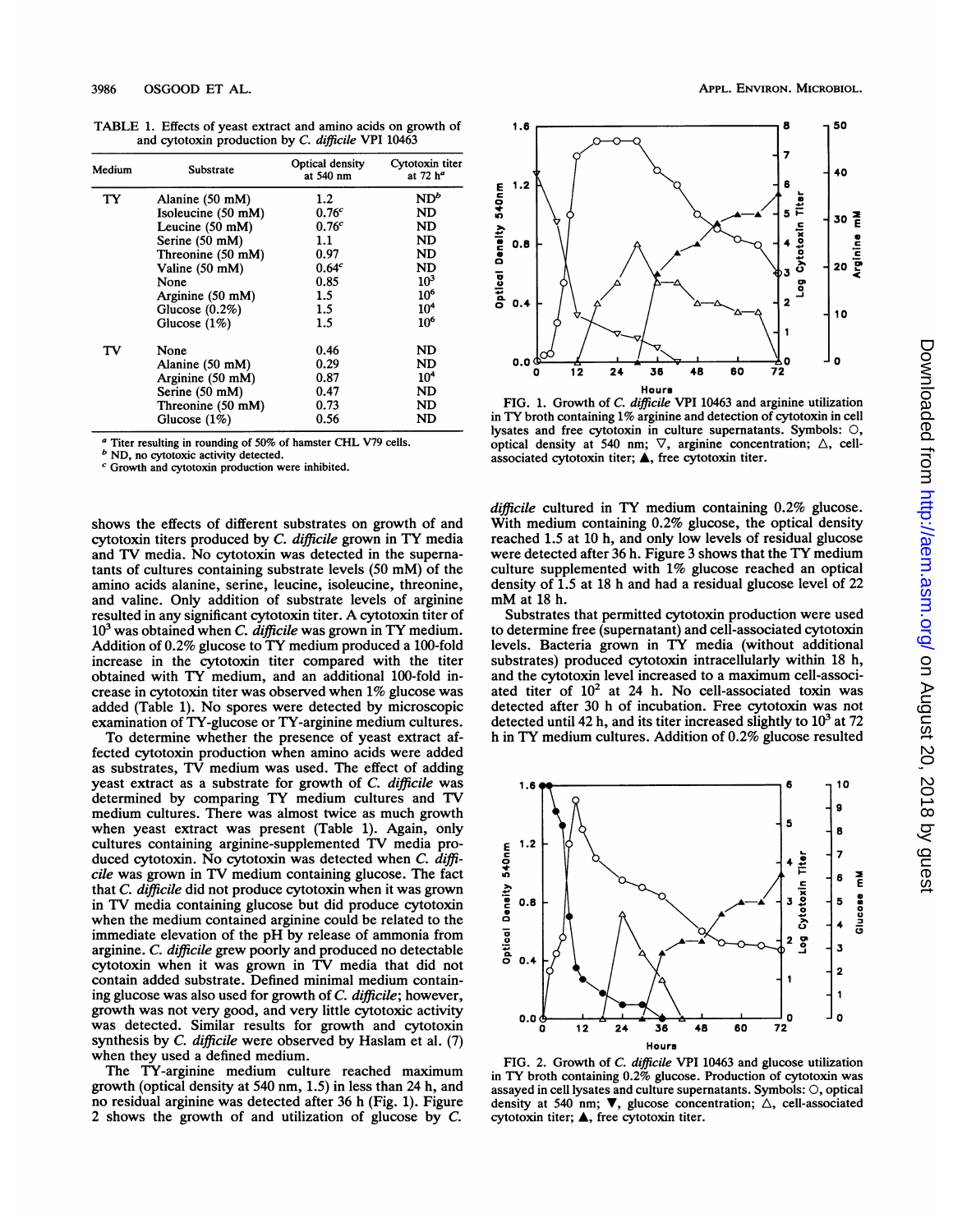

FIG. 3. Growth of C. difficile VPI 10463 and glucose utilization in TY broth containing 1% glucose. Production of cytotoxin was assayed in cell lysates and culture supernatants. Symbols: 0, optical density at 540 nm;  $\bullet$ , glucose concentration;  $\triangle$ , cell-associated cytotoxin titer; A, free cytotoxin titer.

in a cell-associated cytotoxin titer of nearly  $10^3$  at 24 h. Extracellular cytotoxin appeared at 36 h, and its level increased to a titer of  $10^4$  by 72 h (Fig. 2). When the carbohydrate level was increased to 1%, cell-associated cytotoxin appeared later ( $>$ 24 h), but reached a titer of  $10<sup>4</sup>$  at 42 h. Free cytotoxin did not appear until 48 h and increased to a titer of  $10^6$  at 72 h (Fig. 3). At both levels of carbohydrate, free cytotoxin was not observed until the glucose concentration was almost depleted (<2 mM). Furthermore, when *C. difficile* was grown in media containing glucose as a substrate, autolysis occurred immediately after the maximum optical density occurred, yet <sup>24</sup> to <sup>36</sup> <sup>h</sup> elapsed before cytotoxin was detected in the supernatant (Fig. 2 and 3). This finding and the fact that the optical densities had to decrease to almost one-half of their maximum values before measurable cytotoxin was released make it doubtful that the cytotoxin was released only during autolysis of the bacteria.

When arginine was used as <sup>a</sup> substrate, cell-associated cytotoxin appeared at 18 h, and the level of this cytotoxin peaked at 30 h and slowly declined until 72 h, after which no toxin was detected (Fig. 1). Free cytotoxin was observed initially at 36 h at a titer of  $10<sup>3</sup>$ , and its level increased to a titer of more than  $10^5$  by 72 h. No residual arginine was detected in the medium after 36 h. Some differences in cytotoxin titers and times of cytotoxin synthesis in previous reports (1, 7, 9, 12, 14) on the production of cytotoxin by C. difficile can be explained by strain variation or the use of different media for growth and toxin production. In this study, <sup>a</sup> more controlled assay was performed by using TY medium containing glucose or arginine. As in previous studies, extracellular cytotoxin was found during the death and decline phase of growth. This study showed that cellassociated cytotoxin was detected in the late exponential phase of growth when C. difficile was grown in TY media containing arginine or in the death and decline phase in media containing glucose and that the cytotoxin was detected after most of the substrate was used. We suggest that cytotoxin is synthesized during the stationary phase of growth and is released by autolysis or is secreted by some other mechanism during the death and decline phase.



Hours

FIG. 4. Effect of addition of rifampin on production and release of cytotoxin by C. difficile in TY media containing 1% glucose. Symbols:  $\bigcirc$ , cell-associated cytotoxin titer;  $\bullet$ , free cytotoxin titer when rifampin was added at 36 h;  $\nabla$ , free cytotoxin titer when rifampin was added at 42 h;  $\nabla$ , free cytotoxin titer when rifampin was added at 48 h;  $\square$ , free cytotoxin titer when rifampin was added at 54 h;  $\blacksquare$ , free cytotoxin titer when no rifampin was added.

The transcriptional inhibitor rifampin and the translational inhibitor puromycin were added to cultures to determine whether cytotoxin was synthesized continuously during the decline phase of growth. Figure 4 shows that when C. difficile was grown in TY medium containing 1% glucose, addition of rifampin prior to 42 h prevented cytotoxin release, although cell-associated cytotoxin was already present. When rifampin was added at 42 h, the amount of cytotoxin released was slight. The cytotoxin titer was 100 fold less than the titer in the control when rifampin was added at 48 h. There was only a slight decrease in the final titer when rifampin was added at 54 h. These data indicate that <sup>a</sup> new mRNA was synthesized between <sup>36</sup> and <sup>48</sup> h, allowing synthesis of a protein that is required for the release of the cytotoxin. The more than 10-fold difference in the observed titer caused by the addition of rifampin at 48 h and the fact that the total cytotoxin content increased 100-fold from 48 h to 72 h (Fig. 3) suggest that cytotoxin was actively synthesized between 48 and 72 h. Generally similar results were obtained with TY media to which 0.2% glucose or arginine was added.

Puromycin (150  $\mu$ g/ml) was added to C. difficile grown in TY medium containing 1% glucose or arginine, and the extracellular cytotoxin content was determined at 72 h (Table 2). No cytotoxin was released from C. difficile cultures grown in TY medium containing 1% glucose when puromycin was added before 36 h. Addition of puromycin at 36 h resulted in the release of a small amount of cytotoxin. Subsequently, there was a 10-fold increase in the amount of cytotoxin released for each 6 h of delay before the addition of puromycin. This corroborates the rifampin data which indicated that cytotoxin was synthesized at 48 h and later.

Inhibition of cytotoxin release by rifampin or puromycin after initiation of cytotoxin synthesis (i.e., the presence of cell-associated cytotoxin) leads us to suggest that late synthesis of either a secretory protein or an autolytic enzyme is required for the release of cytotoxin from the bacteria.